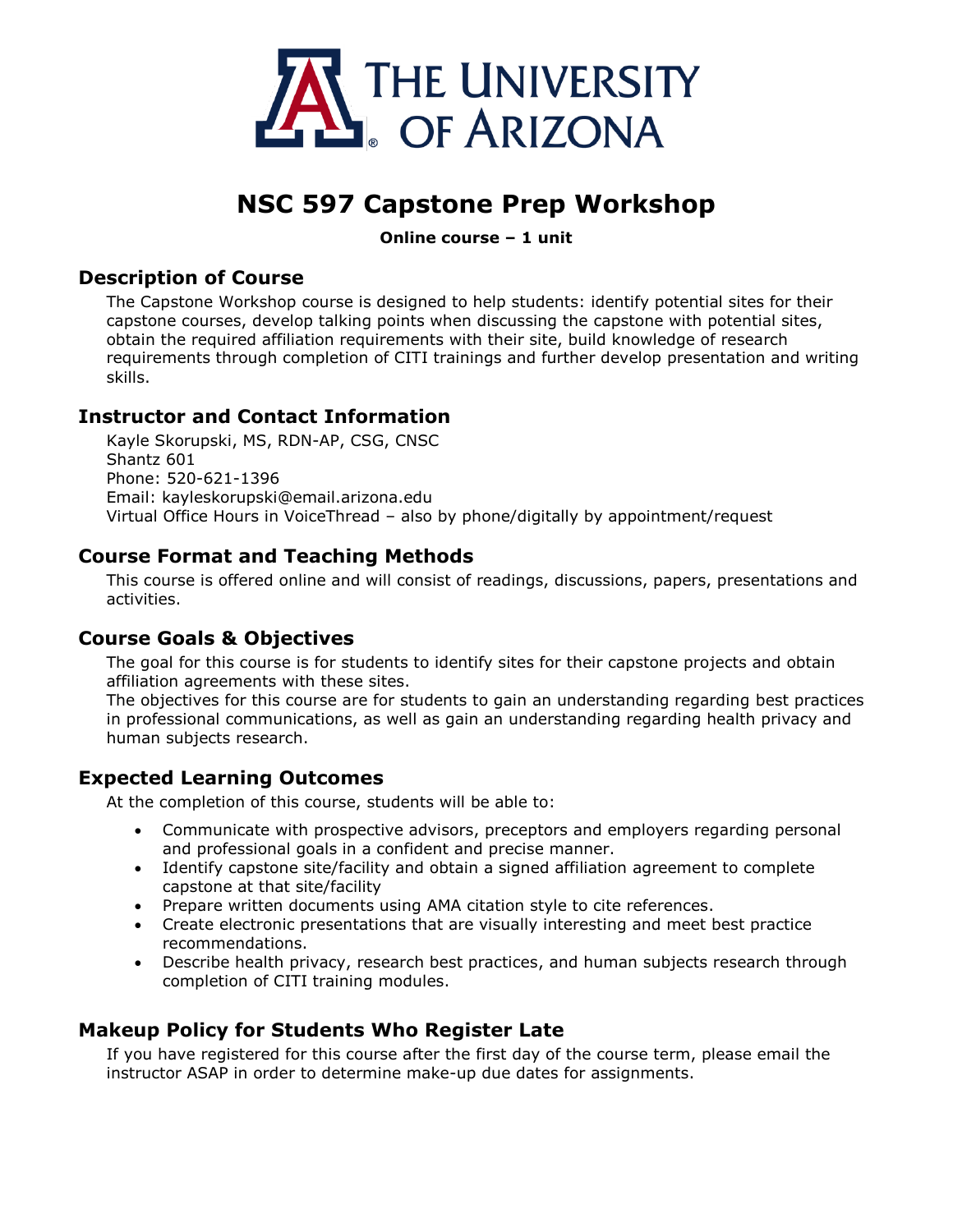# **Absence and Class Participation Policy**

The UA's policy concerning Class Attendance, Participation, and Administrative Drops is available at:<http://catalog.arizona.edu/policy/class-attendance-participation-and-administrative-drop> The UA policy regarding absences for any sincerely held religious belief, observance or practice will be accommodated where reasonable, [http://policy.arizona.edu/human-resources/religious](http://policy.arizona.edu/human-resources/religious-accommodation-policy)[accommodation-policy.](http://policy.arizona.edu/human-resources/religious-accommodation-policy)Absences pre-approved by the UA Dean of Students (or Dean Designee) will be honored. See: <https://deanofstudents.arizona.edu/absences>

#### **Workload Expectation**

Students can expect to spend 2 hours per week on the online lecture course and 4 hours per week outside work during this 7.5-week course for a total of 45 hours.

#### **Course Communications**

Communication for this course will be done via official UA email and via D2L announcements.

## **Required Readings – available in D2L**

- Bourne PE. Ten simple rules for making good oral presentations. PLOS Computational Biology. 2007;3(4).
- Resources UA Grad Slam Website University of Arizona. <http://gradcenter.arizona.edu/ua-grad-slam#resources>
- Resources UA Graduate College Graduate Center University of Arizona. <http://gradcenter.arizona.edu/resources>
- Presentation Tips. Do It website University of Washington. <http://www.washington.edu/doit/sites/default/files/atoms/files/Presentation%20Tips.pdf>
- The 30 second elevator speech. UC Davis Website. <http://sfp.ucdavis.edu/files/163926.pdf>

# **Required or Special Materials**

Computer/devices must meet the minimum technology requirements found here: <http://help.d2l.arizona.edu/student/minimum-system-requirements>

#### **Required Extracurricular Activities**

In this course, you will be required to meet with potential capstone sites regarding development of an affiliation agreement with the University of Arizona.

#### **Additional Resources for Students**

UA Academic policies and procedures are available at<http://catalog.arizona.edu/policies>

Student Assistance and Advocacy information is available at <http://deanofstudents.arizona.edu/student-assistance/students/student-assistance>

# **Threatening Behavior Policy**

The UA Threatening Behavior by Students Policy prohibits threats of physical harm to any member of the University community, including to oneself. See [http://policy.arizona.edu/education-and-student-affairs/threatening-behavior-students.](http://policy.arizona.edu/education-and-student-affairs/threatening-behavior-students)

# **Confidentiality of Student Records**

[http://www.registrar.arizona.edu/personal-information/family-educational-rights-and-privacy](http://www.registrar.arizona.edu/personal-information/family-educational-rights-and-privacy-act-1974-ferpa?topic=ferpa)[act-1974-ferpa?topic=ferpa](http://www.registrar.arizona.edu/personal-information/family-educational-rights-and-privacy-act-1974-ferpa?topic=ferpa)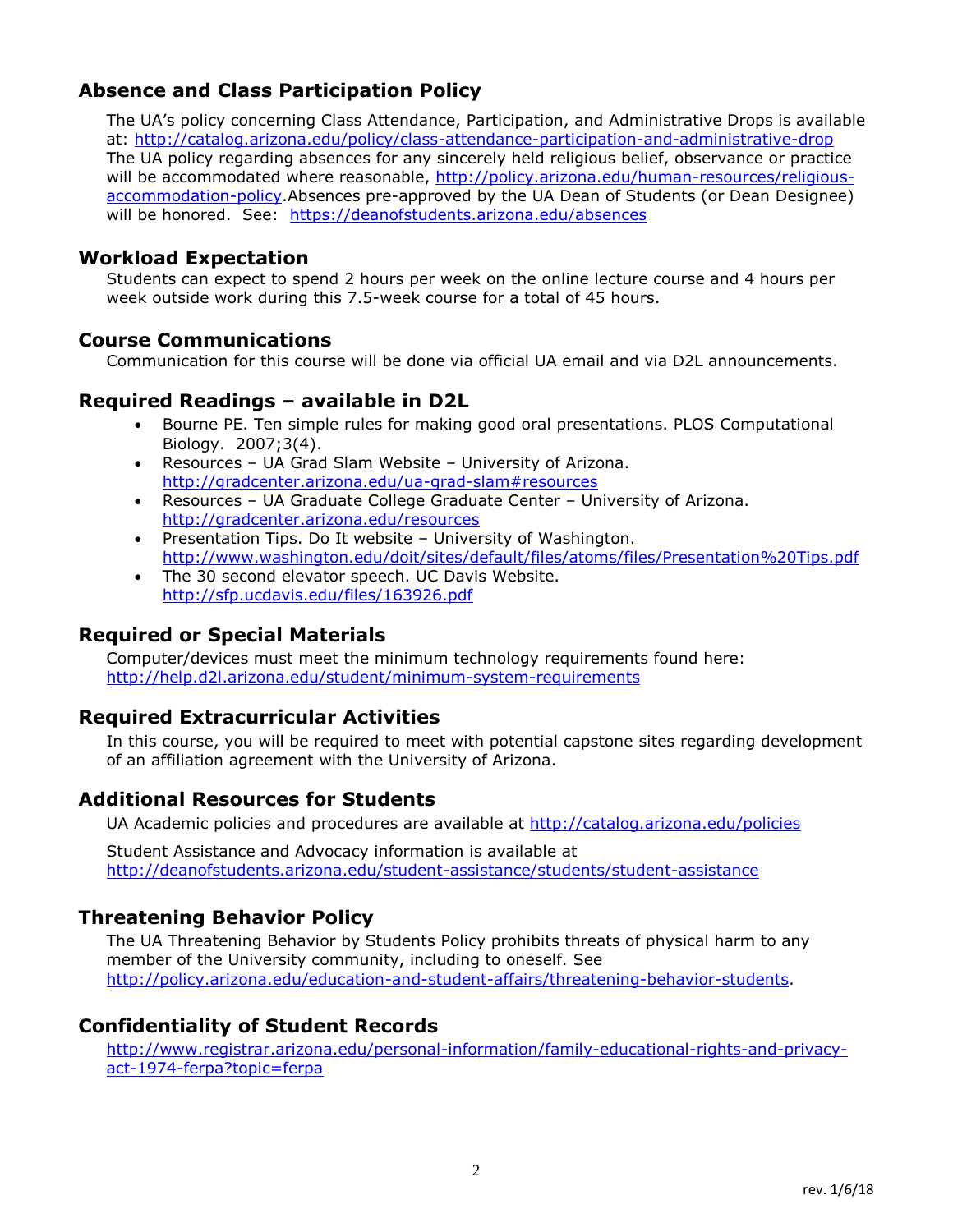#### **Assignments and Examinations: Schedule/Due Dates Course Assignments & Due Dates**

| Week     | <b>Dates</b>  | <b>Topics</b>                                                          | <b>Activities</b>                                                                                                                               |
|----------|---------------|------------------------------------------------------------------------|-------------------------------------------------------------------------------------------------------------------------------------------------|
| Week 1   | $1/9 - 1/14$  | Course Introduction &<br>Capstone Course<br><b>Requirements Review</b> | VoiceThread Introductions (post<br>due $1/11$ – any comments/Q due<br>1/14)<br>Paper - Identification of potential<br>capstone sites (due 1/14) |
| Week 2   | $1/15 - 1/22$ | <b>Oral Communication Best</b><br>Practices                            | Elevator Speech in VoiceThread<br>(due $1/18$ )<br>Elevator Speech Peer Critique<br>(due 1/22)                                                  |
| Week 3   | $1/22 - 1/28$ | <b>HIPPA &amp; Confidentiality</b>                                     | CITI Health Information Privacy &<br>Security Training (due 1/28)<br>LinkedIn page (due 1/28)                                                   |
| Week 4   | $1/29 - 2/4$  | Affiliation Agreement<br>Review                                        | Affiliation Agreement Information<br>(due 2/4)                                                                                                  |
| Week 5   | $2/5 - 2/11$  | Responsible Research                                                   | CITI Responsible Conduct of<br>Research (due 2/11)                                                                                              |
| Week 6   | $2/12 - 2/18$ | <b>Presentation Best Practices</b>                                     | Site Presentation in VoiceThread                                                                                                                |
| Week 7   | $2/19 - 2/25$ | Human Subjects Training                                                | CITI Human Subjects Training                                                                                                                    |
| Week 7.5 | $2/26 - 3/1$  | Professional Writing<br>Review                                         | <b>Reflection Paper</b>                                                                                                                         |

#### **Assignment Descriptions, Point Values & Due Dates**

*Introductory Discussion* Students will participate in an introductory discussion via VoiceThread. *(25 points) – Post due 1/11, comments due 1/14*

#### *Site Identification Paper*

Students will submit a 1-page double spaced paper identifying at least one potential site for their capstone experience. *(25 points) – 1/14*

*Elevator Speech*

Students will post their elevator speech in VoiceThread. This allows for practice prior to reaching out to potential capstone sites.

*(50 points) – Due 1/19– Peer critique due 1/22*

*CITI Health Information Privacy & Security*

Students will complete Health Information Privacy & Security training through CITI *(50 points) – Due 1/28*

*LinkedIn Page*

Students will complete (or update) their LinkedIn profile following provided guidelines/instructions. They will submit their page weblink to be evaluated. (*50 points) –Due 1/28*

#### *Affiliation Agreement Submission*

Students will submit the required information to start an affiliation agree with their capstone site. *Due 2/4*

*Responsible Conduct of Research Training – CITI Program* Students will complete the Responsible Conduct of Research training through CITI *(50 points) – Due 2/11*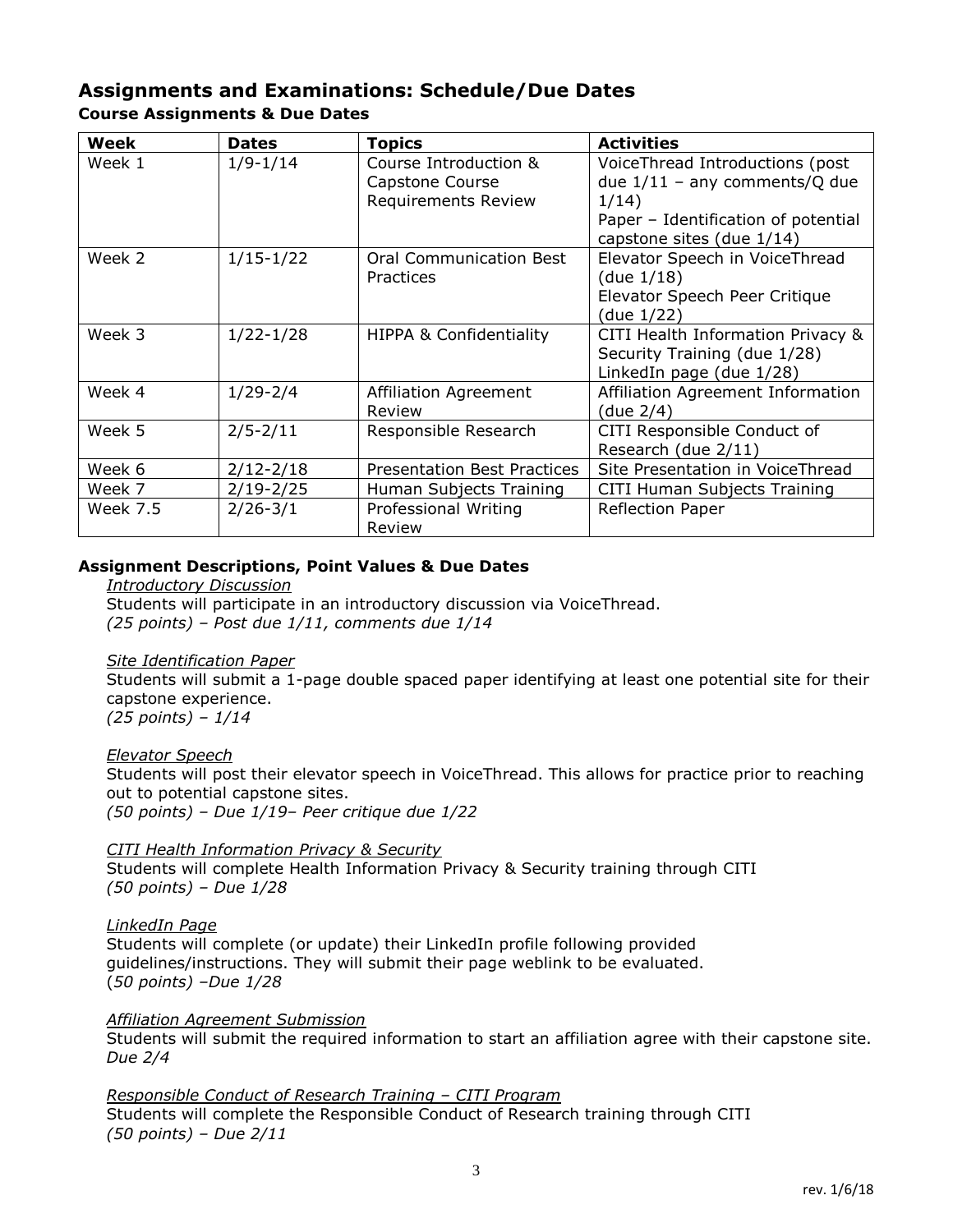*Site Presentation* Students will prepare and present in VoiceThread regarding their selected sites for their capstone coursework. *(100 points) –Due 2/16 – Peer critique due 2/18*

*Human Subjects Research Training – CITI Program* Students will complete the Human Subjects Research training through CITI *(50 points) – Due 2/25*

#### *Proposed Capstone Project*

Students will submit information regarding proposed project(s) that they can complete with their capstone site during their capstone courses. This information will be reviewed regarding adequacy, breadth and depth and appropriateness for a capstone project experience. *(50 points) – Due 2/25*

*Reflection Paper* Students will submit a paper reflecting on the experiences in this course. *(50 points) – Due 3/1*

## **Grading Scale and Policies**

 $A = 450 - 500$  points = 90-100%  $B = 400 - 449$  points = 80-89.9%  $C = 350 - 399$  points = 70-79.9%  $D = 300 - 349$  points = 60-69.9%  $E = 300$  points =  $< 60\%$ 

Late work is not accepted. Assignments must be turned in by the due date/time in D2L. Any exceptions need to be discussed with the instructor BEFORE the due date. The instructor must give permission, in advance, to extend any due dates and times beyond the assigned deadlines.

**Requests for incomplete (I) or withdrawal (W)** must be made in accordance with University policies, which are available at [http://catalog.arizona.edu/policy/grades-and-grading](http://catalog.arizona.edu/policy/grades-and-grading-system#incomplete)[system#incomplete](http://catalog.arizona.edu/policy/grades-and-grading-system#incomplete) and [http://catalog.arizona.edu/policy/grades-and-grading](http://catalog.arizona.edu/policy/grades-and-grading-system#Withdrawal)[system#Withdrawal](http://catalog.arizona.edu/policy/grades-and-grading-system#Withdrawal) respectively.

**Dispute of Grade Policy:** Any grade disputes must be brought to the attention of the instructor within 1 week of the date the assignment was graded.

# **Accessibility and Accommodations**

Our goal in this classroom is that learning experiences be as accessible as possible. If you anticipate or experience physical or academic barriers based on disability, please let me know immediately so that we can discuss options. You are also welcome to contact the Disability Resource Center (520-621-3268) to establish reasonable accommodations. For additional information on the Disability Resource Center and reasonable accommodations, please visit [http://drc.arizona.edu.](http://drc.arizona.edu/)

If you have reasonable accommodations, please plan to meet with me by appointment or during office hours to discuss accommodations and how my course requirements and activities may impact your ability to fully participate.

#### **Code of Academic Integrity**

Students are encouraged to share intellectual views and discuss freely the principles and applications of course materials. However, graded work/exercises must be the product of independent effort unless otherwise instructed. Students are expected to adhere to the UA Code of Academic Integrity as described in the UA General Catalog. See:

[http://deanofstudents.arizona.edu/academic-integrity/students/academic-integrity.](http://deanofstudents.arizona.edu/academic-integrity/students/academic-integrity)